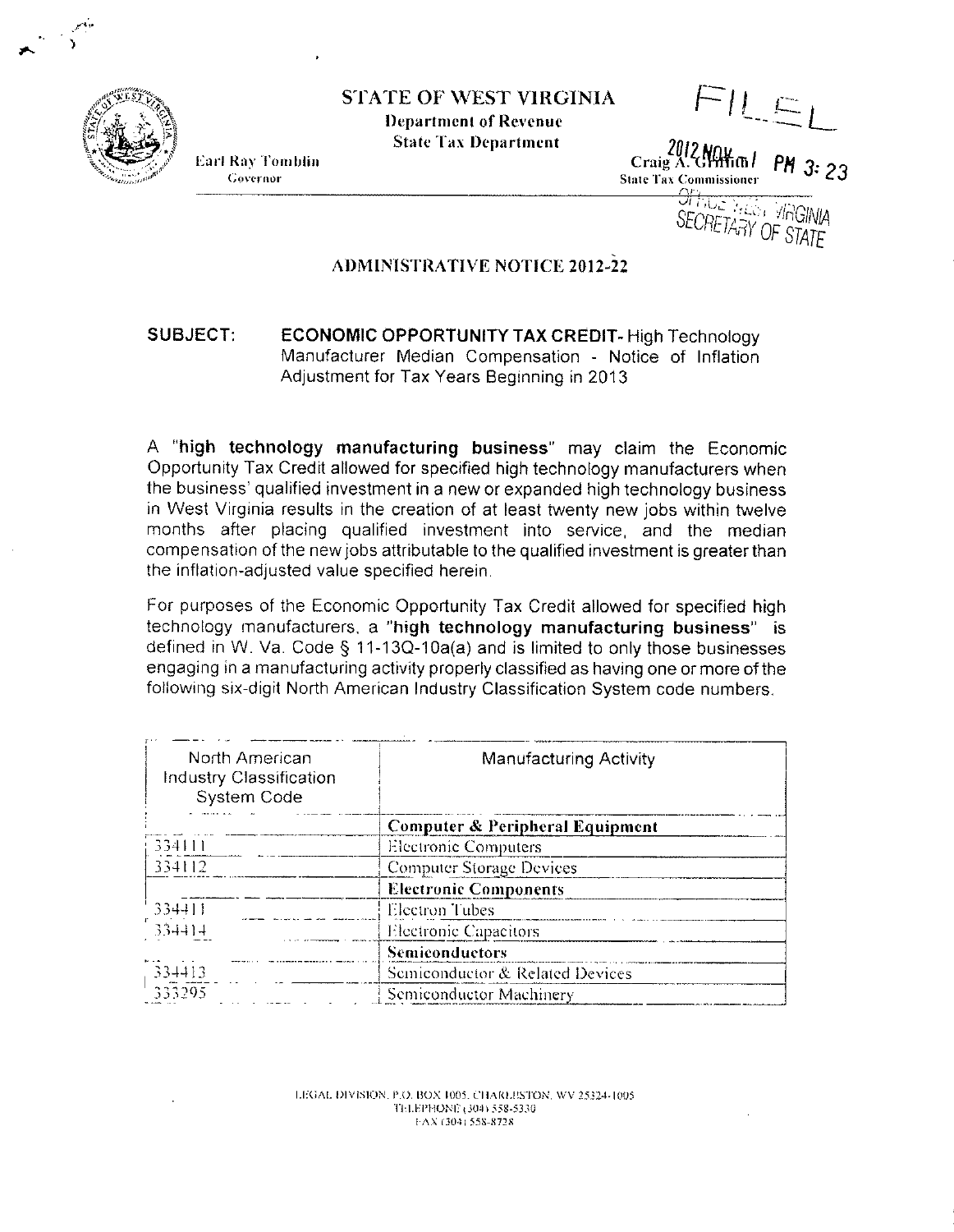The median compensation of the new jobs for purposes of the Economic Opportunity Tax Credit allowed for specified high technology manufacturers is subject to annual adjustment for inflation. This adjustment is determined by the State Tax Commissioner using the methodology described in subsection 11-13Q-10a(c)(3). The 2013 inflation adjustment factor is based on the percentage by which the Consumer Price Index (CPI) for calendar year 2012 exceeds the CPI for calendar year 2007. For this purpose, the CPI for any calendar year is the average of the Federal Consumer Price Index for the twelve-month period ending on August 31st of such calendar year (W. Va. Code § 11-13Q-10a(c)(3)(C)).

The CPI for 2012 is 228.149 and the CPI for 2007 is 204.873. Based on these figures, the inflation adjustment factor, for purposes of W. Va. Code § 11-13Q-10a(c)(3), for tax years beginning in calendar year 2013, is 1.113611847.

Accordingly, for tax years beginning during calendar year 2013:

 $\zeta$ 

The required median compensation of new jobs attributable to the qualified investment for purposes of the Economic Opportunity Tax Credit allowed for specified high technology manufacturers is fifty thousand, one hundred dollars (\$50,100). The inflation increase is rounded to the lowest multiple of fifty dollars under W. Va. Code § 11-13Q-10a(c)(3)(D).

A summary of the applicable inflation-adjusted specified high technology manufacturer median compensation criteria, by calendar year, for tax years beginning in such years, follows:

| <b>Constraints Year</b> | <b>Median Compensation</b> |
|-------------------------|----------------------------|
| 2008                    | 45,000                     |
| 2009                    | 46,900                     |
| 2010                    | 47,000                     |
| 2011                    | 47,650                     |
| 2012                    | 48,850                     |
| 2013                    | 50,100                     |

## **CRITERIA**